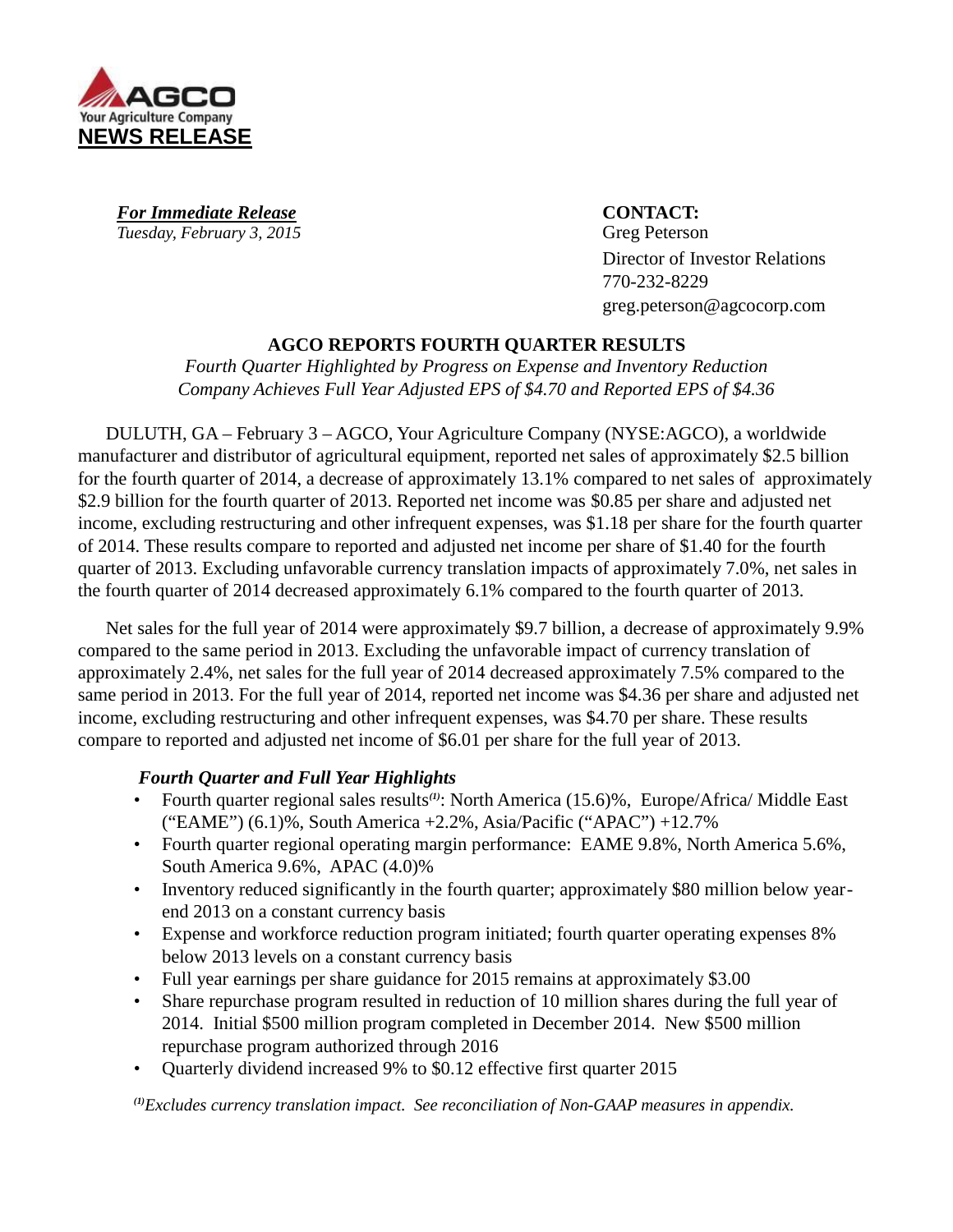"Despite softening market demand in the fourth quarter, we made solid progress with both inventory reduction and our expense savings program," stated Martin Richenhagen, AGCO's Chairman, President and Chief Executive Officer. "By lowering production approximately 20% compared to the fourth quarter of 2013, inventories ended the year well below December 31, 2013 levels. We also took steps to adjust our cost structure in response to lower demand and production levels. Our restructuring plan to significantly reduce SG&A and manufacturing support costs is on track to achieve our 2015 targets. Through a combination of layoffs, temporary furloughs, and the dismissal of temporary employees, we lowered our workforce by over 9% from year-ago levels. Our short-term focus will remain on managing working capital, reducing expenses and generating free cash flow while balancing near-term cost reductions with continued investment in longer-term growth initiatives."

## **Market Update**

| <b>Industry Unit Retail Sales</b> |  |  |  |  |
|-----------------------------------|--|--|--|--|
|-----------------------------------|--|--|--|--|

| Year ended December 31, 2014 | <b>Tractors</b><br>Change from<br>Prior Year Period | <b>Combines</b><br>Change from<br>Prior Year Period |
|------------------------------|-----------------------------------------------------|-----------------------------------------------------|
| North America <sup>(1)</sup> | (2)%                                                | (25)%                                               |
| South America                | (15)%                                               | (24)%                                               |
| Western Europe               | (9)%                                                | (11)%                                               |

(1)*Excludes compact tractors.*

"Nearly ideal growing conditions produced record global harvests during 2014, resulting in higher grain inventories. The increased grain stocks pressured soft commodity prices and farm income across the major agricultural markets. Farmer sentiment was negatively impacted by the deteriorating farm economics, and we experienced softer industry equipment demand. Retail sales in North America declined, with the largest drop in high-horsepower tractors, combines and sprayers, partially offset by growth in the lower-horsepower categories due to improved conditions in the region's dairy and livestock sectors. Industry demand remained soft across most of Western Europe. Industry sales decreased significantly in France, declined modestly in Germany and were more stable in the United Kingdom and parts of Southern Europe. Lower industry sales in South America were the result of softer demand from sugar producers in Brazil, falling commodity prices and delays in the Brazilian government financing program early in 2014. For 2015, we expect the trends to continue resulting in softer demand in all major farm equipment markets. Our long-term view remains positive as increasing global demand for commodities driven by biofuel use, the growing world population and increasing emerging market protein consumption are expected to support elevated farm income and healthy conditions in our industry."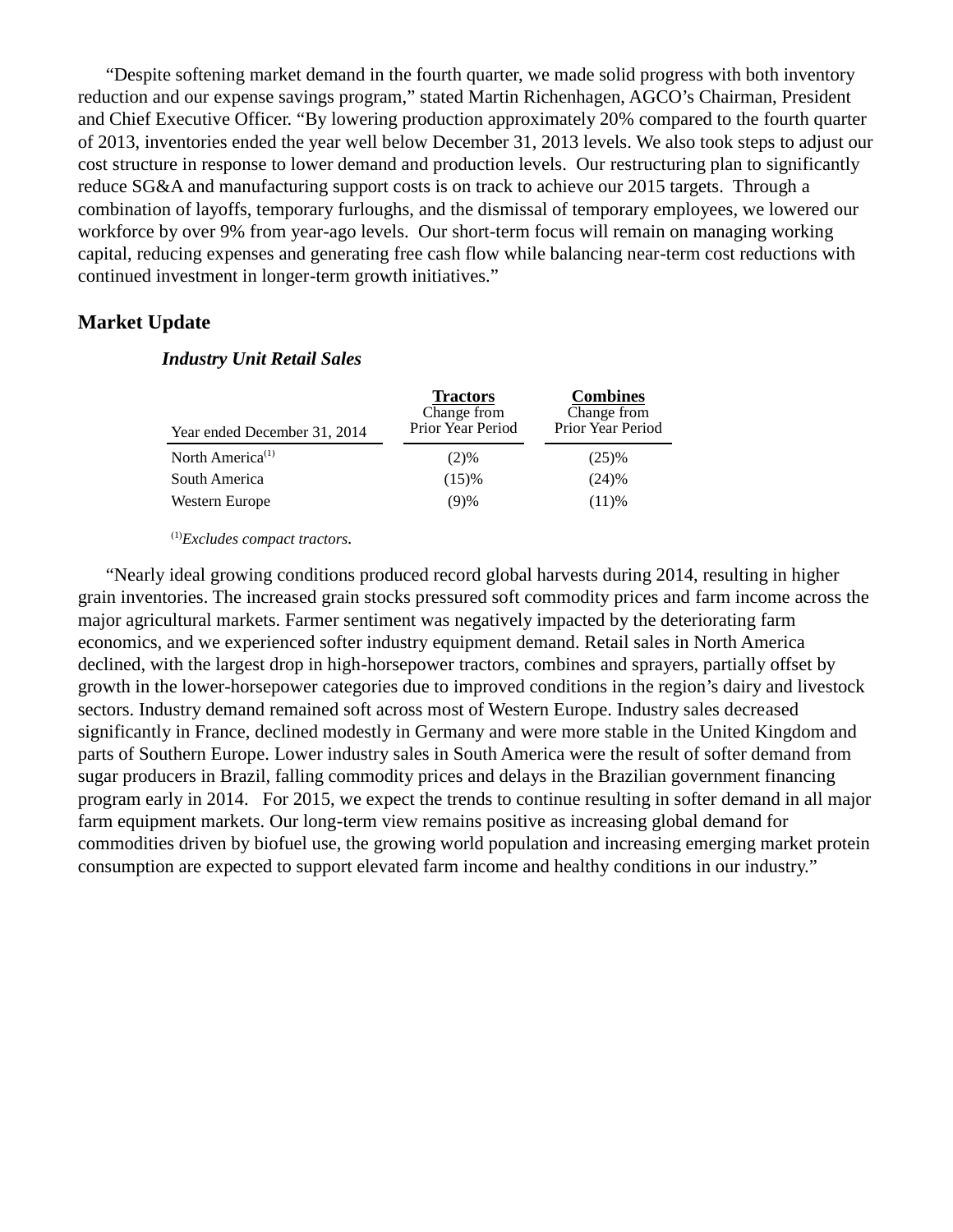# **Regional Results**

## *AGCO Regional Net Sales (in millions)*

| Three Months Ended December 31,          |     | 2014    |              | 2013     | % change<br>from $2013$ | % change from<br>$2013$ due to<br>currency<br>translation $^{(1)}$ |
|------------------------------------------|-----|---------|--------------|----------|-------------------------|--------------------------------------------------------------------|
| North America                            | \$  | 549.2   | \$           | 658.1    | $(16.5)\%$              | $(1.0)\%$                                                          |
| South America                            |     | 414.6   |              | 461.7    | $(10.2)\%$              | $(12.4)\%$                                                         |
| Europe/Africa/Middle East                |     | 1,374.7 |              | 1,602.9  | $(14.2)\%$              | $(8.1)\%$                                                          |
| Asia/Pacific                             |     | 146.7   |              | 137.0    | 7.1%                    | (5.6)%                                                             |
| Total                                    |     | 2,485.2 | \$.          | 2,859.7  | $(13.1)\%$              | (7.0)%                                                             |
| <b>Years Ended December 31,</b>          |     | 2014    |              | 2013     | % change<br>from $2013$ | % change from<br>$2013$ due to<br>currency<br>translation $(1)$    |
| North America                            | \$  | 2,414.2 | $\mathbb{S}$ | 2,757.8  | $(12.5)\%$              | (0.9)%                                                             |
| South America                            |     | 1,663.4 |              | 2,039.7  | $(18.4)\%$              | $(8.8)$ %                                                          |
| Europe/Africa/Middle East                |     | 5,158.5 |              | 5,481.5  | (5.9)%                  | (0.7)%                                                             |
| Asia/Pacific                             |     | 487.6   |              | 507.9    | $(4.0)\%$               | $(2.6)\%$                                                          |
| Total                                    | \$. | 9,723.7 | \$.          | 10,786.9 | (9.9)%                  | (2.4)%                                                             |
| See Footnotes for additional disclosures |     |         |              |          |                         |                                                                    |

## *North America*

Excluding the negative impact of currency translation, net sales in the North American region declined 11.5% in the full year of 2014 compared to the same period in 2013. The most significant decreases were in high-horsepower tractors and implements, with growth in small tractor sales and hay tools partially offsetting the declines. Lower sales and production volumes and a weaker sales mix contributed to a reduction in income from operations of \$106.7 million for the full year of 2014 compared to the same period in 2013.

## *South America*

Net sales, excluding unfavorable currency translation impacts, decreased 9.6% in AGCO's South American region in the full year of 2014 compared to the same period in 2013. Softer market demand and reduced sales in Brazil produced nearly all of the decrease. Income from operations decreased \$78.7 million for the full year of 2014 compared to the same period in 2013 due to lower sales and production volumes, as well as a weaker mix of sales.

## *Europe/Africa/Middle East*

Net sales in EAME decreased 5.2% in the full year of 2014 compared to the full year of 2013, excluding the impact of unfavorable currency translation due to softer end-market demand. Sales declines in France and Germany were partially offset by growth in Africa and Turkey. Operating income decreased \$58.0 million in the full year of 2014 compared to the same period in 2013. The negative impact of reduced production levels and a weaker sales mix were partially offset by cost reduction initiatives.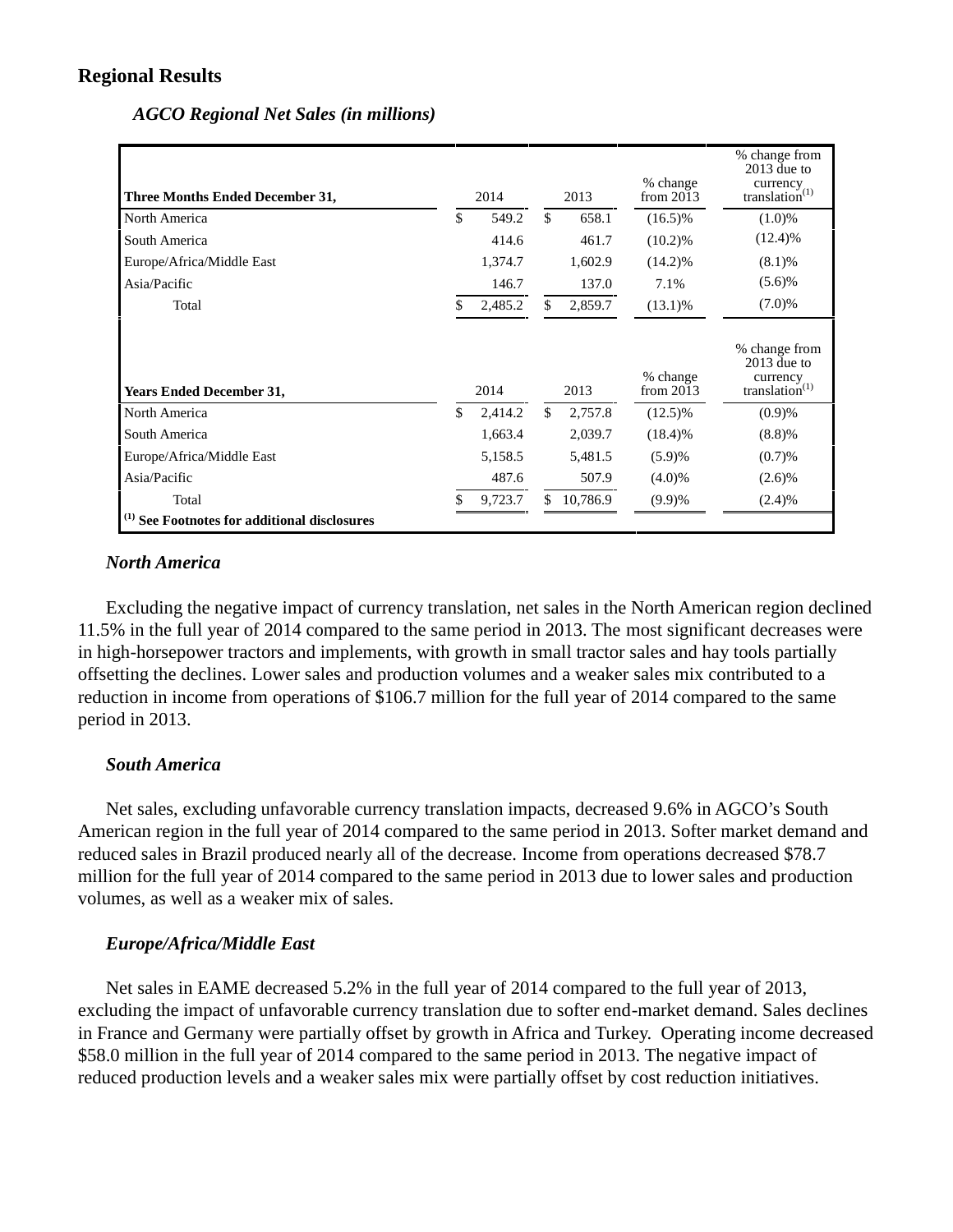#### *Asia/Pacific*

AGCO's Asia/Pacific net sales decreased 1.4% in the full year of 2014 compared to the full year of 2013, excluding the negative impact of currency translation. Income from operations in the Asia/Pacific region declined \$12.0 million in the full year of 2014, compared to the same period in 2013, due to lower sales and increased market development costs in China.

## **Outlook**

Lower commodity prices relative to 2014 are expected to negatively impact farm income, pressuring industry demand across the developed agricultural equipment markets in 2015. Net sales for 2015 are expected to range from \$8.1 to \$8.3 billion, reflecting the impacts of softer market conditions and unfavorable currency translation. Gross and operating margins are expected to be below 2014 levels due to the negative impact of lower sales and production volumes along with a weaker sales mix. Benefits from the Company's restructuring and other cost reduction initiatives are expected to partially offset the volume related impacts. Based on these assumptions, 2015 earnings per share are targeted at approximately \$3.00, excluding restructuring and other infrequent expenses. In the first quarter of 2015, earnings per share is expected to be significantly lower than reported for the first quarter of 2014 due to lower production levels associated with inventory reduction efforts.

"As we look ahead, we expect weaker end market demand and currency headwinds to make 2015 more challenging than 2014," continued Mr. Richenhagen. "Despite the market challenges, our priorities remain unchanged, focusing on margin performance and cash generation while providing superior products and services to our customers. When we look beyond the softer market conditions we face today, the healthy, long-term fundamentals of our industry remain intact. We will continue to invest in new product development, distribution enhancements and productivity improvements to enable our long-term growth and improve our financial performance."

\* \* \* \* \*

AGCO will be hosting a conference call with respect to this earnings announcement at 10:00 a.m. Eastern Time on Tuesday, February 3, 2015. The Company will refer to slides on its conference call. Interested persons can access the conference call and slide presentation via AGCO's website at www.agcocorp.com in the "Events" section on the "Company/Investors" page of our website. A replay of the conference call will be available approximately two hours after the conclusion of the conference call for twelve months following the call. A copy of this press release will be available on AGCO's website for at least twelve months following the call.

\* \* \* \* \*

#### *Safe Harbor Statement*

Statements that are not historical facts, including the projections of earnings per share, sales, industry demand, market conditions, population growth, biofuel consumption, commodity prices, currency translation, farm income levels, margin levels, investments in product development, operational and financial initiatives, production volumes, market development and performance and general economic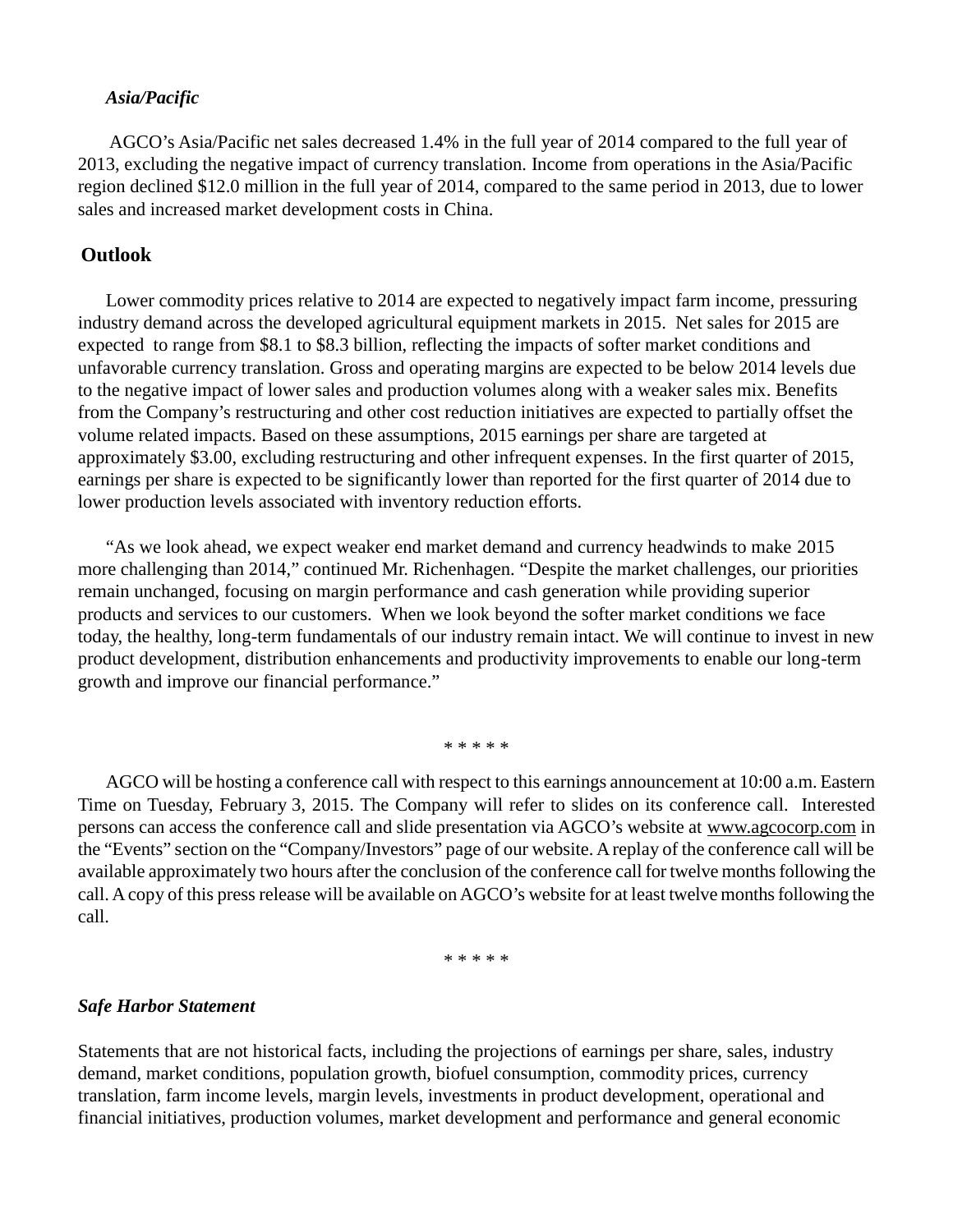conditions, are forward-looking and subject to risks that could cause actual results to differ materially from those suggested by the statements. The following are among the factors that could cause actual results to differ materially from the results discussed in or implied by the forward-looking statements.

- Our financial results depend entirely upon the agricultural industry, and factors that adversely affect the agricultural industry generally, including declines in the general economy, increases in farm input costs, lower commodity prices, lower farm income and changes in the availability of credit for our retail customers, will adversely affect us.
- A majority of our sales and manufacturing take place outside the United States, and, as a result, we are exposed to risks related to foreign laws, taxes, economic conditions, labor supply and relations, political conditions and governmental policies. These risks may delay or reduce our realization of value from our international operations.
- Most retail sales of the products that we manufacture are financed, either by our joint ventures with Rabobank or by a bank or other private lender. Our joint ventures with Rabobank, which are controlled by Rabobank and are dependent upon Rabobank for financing as well, finance approximately 50% of the retail sales of our tractors and combines in the markets where the joint ventures operate. Any difficulty by Rabobank to continue to provide that financing, or any business decision by Rabobank as the controlling member not to fund the business or particular aspects of it (for example, a particular country or region), would require the joint ventures to find other sources of financing (which may be difficult to obtain), or us to find another source of retail financing for our customers, or our customers would be required to utilize other retail financing providers. As a result of the recent economic downturn, financing for capital equipment purchases generally has become more difficult in certain regions and in some cases, was expensive to obtain. To the extent that financing is not available or available only at unattractive prices, our sales would be negatively impacted.
- Both AGCO and our retail finance joint ventures have substantial account receivables from dealers and end customers, and we would be adversely impacted if the collectability of these receivables was not consistent with historical experience; this collectability is dependent upon the financial strength of the farm industry, which in turn is dependent upon the general economy and commodity prices, as well as several of the other factors listed in this section.
- We have experienced substantial and sustained volatility with respect to currency exchange rate and interest rate changes, including uncertainty associated with the Euro, which can adversely affect our reported results of operations and the competitiveness of our products.
- Our success depends on the introduction of new products, particularly engines that comply with emission requirements, which requires substantial expenditures.
- Our production levels and capacity constraints at our facilities, including those resulting from plant expansions and systems upgrades at our manufacturing facilities, could adversely affect our results.
- Our expansion plans in emerging markets, including establishing a greater manufacturing and marketing presence and growing our use of component suppliers, could entail significant risks.
- We depend on suppliers for components, parts and raw materials for our products, and any failure by our suppliers to provide products as needed, or by us to promptly address supplier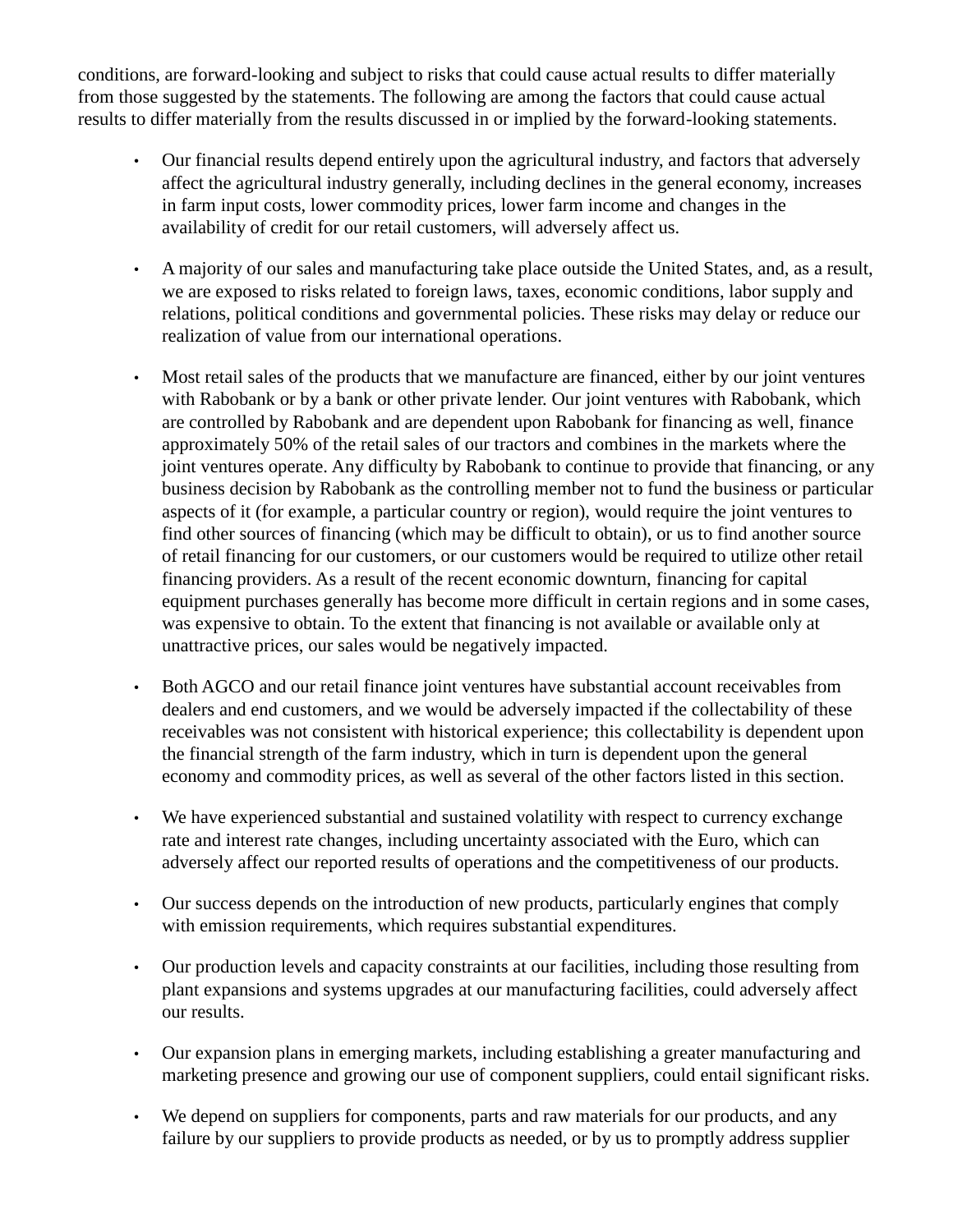issues, will adversely impact our ability to timely and efficiently manufacture and sell products. We also are subject to raw material price fluctuations, which can adversely affect our manufacturing costs.

- We face significant competition, and if we are unable to compete successfully against other agricultural equipment manufacturers, we would lose customers and our net sales and profitability would decline.
- We have a substantial amount of indebtedness, and, as result, we are subject to certain restrictive covenants and payment obligations that may adversely affect our ability to operate and expand our business.

Further information concerning these and other factors is included in AGCO's filings with the Securities and Exchange Commission, including its Form 10-K for the year ended December 31, 2013 and subsequent Form 10-Qs. AGCO disclaims any obligation to update any forward-looking statements except as required by law.

\* \* \* \* \*

# *About AGCO*

AGCO, Your Agriculture Company, (NYSE: AGCO), is a global leader focused on the design, manufacture and distribution of agricultural machinery. AGCO supports more productive farming through a full line of tractors, combines, hay tools, sprayers, forage equipment, tillage, implements, grain storage and protein production systems, as well as related replacement parts. AGCO products are sold through five core machinery brands, Challenger®, Fendt®, Massey Ferguson®, Valtra® and GSI®, and are distributed globally through 3,100 independent dealers and distributors in more than 140 countries worldwide. Retail financing is available through AGCO Finance for qualified purchasers. Founded in 1990, AGCO is headquartered in Duluth, Georgia, USA. In 2014, AGCO had net sales of \$9.7 billion. For more information, see http://www.agcocorp.com

# # # # #

Please visit our website at www.agcocorp.com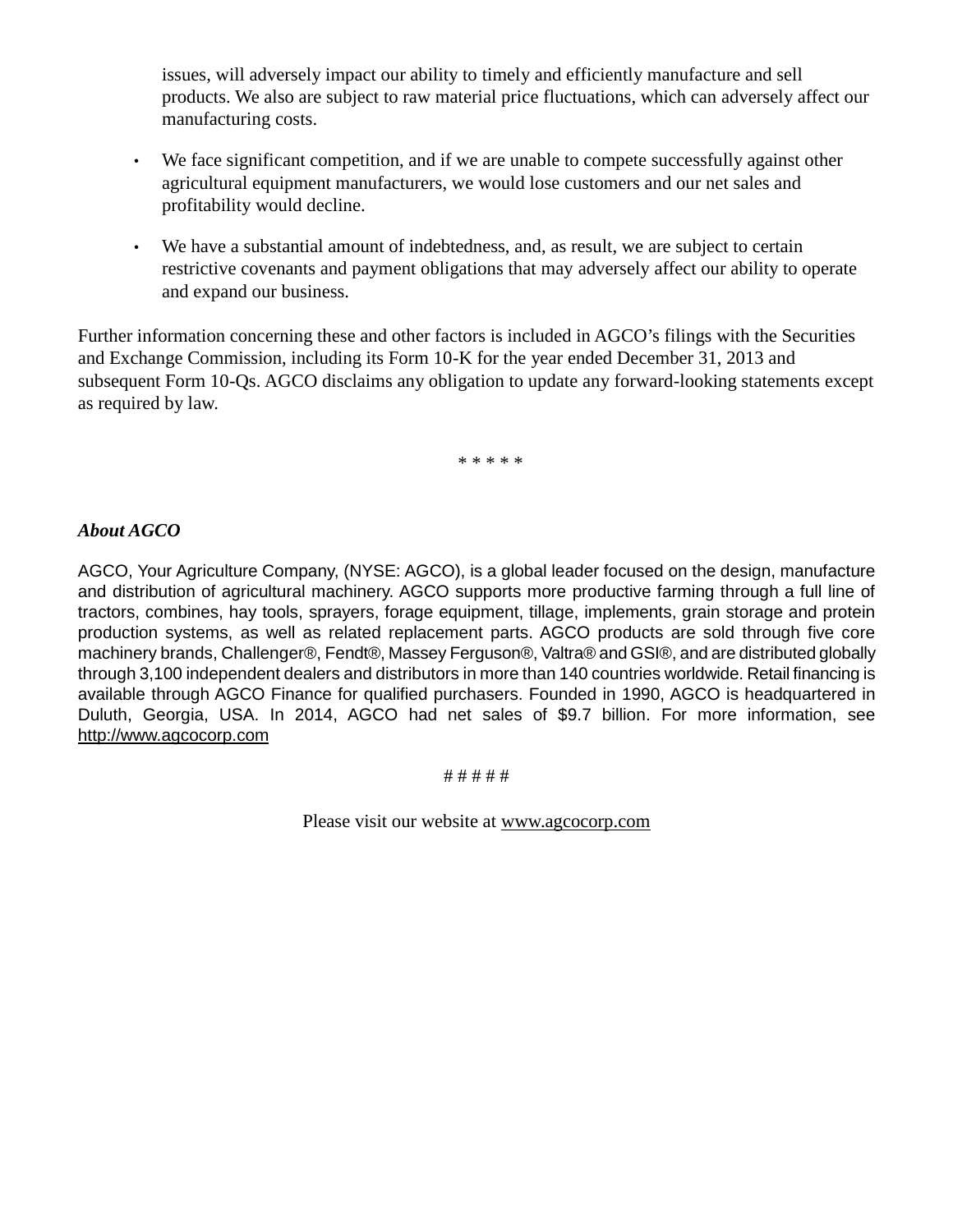# AGCO CORPORATION AND SUBSIDIARIES CONDENSED CONSOLIDATED BALANCE SHEETS (unaudited and in millions)

|                                                  | December 31, 2014 | December 31, 2013 |  |  |  |
|--------------------------------------------------|-------------------|-------------------|--|--|--|
| <b>ASSETS</b>                                    |                   |                   |  |  |  |
| <b>Current Assets:</b>                           |                   |                   |  |  |  |
| Cash and cash equivalents                        | \$<br>363.7       | \$<br>1,047.2     |  |  |  |
| Accounts and notes receivable, net               | 963.8             | 940.6             |  |  |  |
| Inventories, net                                 | 1,750.7           | 2,016.1           |  |  |  |
| Deferred tax assets                              | 217.2             | 241.2             |  |  |  |
| Other current assets                             | 232.5             | 272.0             |  |  |  |
| Total current assets                             | 3,527.9           | 4,517.1           |  |  |  |
| Property, plant and equipment, net               | 1,530.4           | 1,602.3           |  |  |  |
| Investment in affiliates                         | 424.1             | 416.1             |  |  |  |
| Deferred tax assets                              | 25.8              | 24.4              |  |  |  |
| Other assets                                     | 141.1             | 134.6             |  |  |  |
| Intangible assets, net                           | 553.8             | 565.6             |  |  |  |
| Goodwill                                         | 1,192.8           | 1,178.7           |  |  |  |
| Total assets                                     | \$<br>7,395.9     | \$<br>8,438.8     |  |  |  |
|                                                  |                   |                   |  |  |  |
| LIABILITIES AND STOCKHOLDERS' EQUITY             |                   |                   |  |  |  |
| <b>Current Liabilities:</b>                      |                   |                   |  |  |  |
| Current portion of long-term debt                | \$<br>94.3        | \$<br>110.5       |  |  |  |
| Convertible senior subordinated notes            |                   | 201.2             |  |  |  |
| Accounts payable                                 | 670.2             | 960.3             |  |  |  |
| Accrued expenses                                 | 1,244.1           | 1,389.2           |  |  |  |
| Other current liabilities                        | 208.3             | 150.8             |  |  |  |
| Total current liabilities                        | 2,216.9           | 2,812.0           |  |  |  |
| Long-term debt, less current portion             | 997.6             | 938.5             |  |  |  |
| Pensions and postretirement health care benefits | 269.0             | 246.4             |  |  |  |
| Deferred tax liabilities                         | 238.8             | 251.2             |  |  |  |
| Other noncurrent liabilities                     | 176.7             | 145.9             |  |  |  |
| Total liabilities                                | 3,899.0           | 4,394.0           |  |  |  |
|                                                  |                   |                   |  |  |  |
| Stockholders' Equity:                            |                   |                   |  |  |  |
| AGCO Corporation stockholders' equity:           |                   |                   |  |  |  |
| Common stock                                     | 0.9               | 1.0               |  |  |  |
| Additional paid-in capital                       | 582.5             | 1,117.9           |  |  |  |
| Retained earnings                                | 3,771.6           | 3,402.0           |  |  |  |
| Accumulated other comprehensive loss             | (906.5)           | (510.7)           |  |  |  |
| Total AGCO Corporation stockholders' equity      | 3,448.5           | 4,010.2           |  |  |  |
| Noncontrolling interests                         | 48.4              | 34.6              |  |  |  |
| Total stockholders' equity                       | 3,496.9           | 4,044.8           |  |  |  |
| Total liabilities and stockholders' equity       | \$<br>7,395.9     | \$<br>8,438.8     |  |  |  |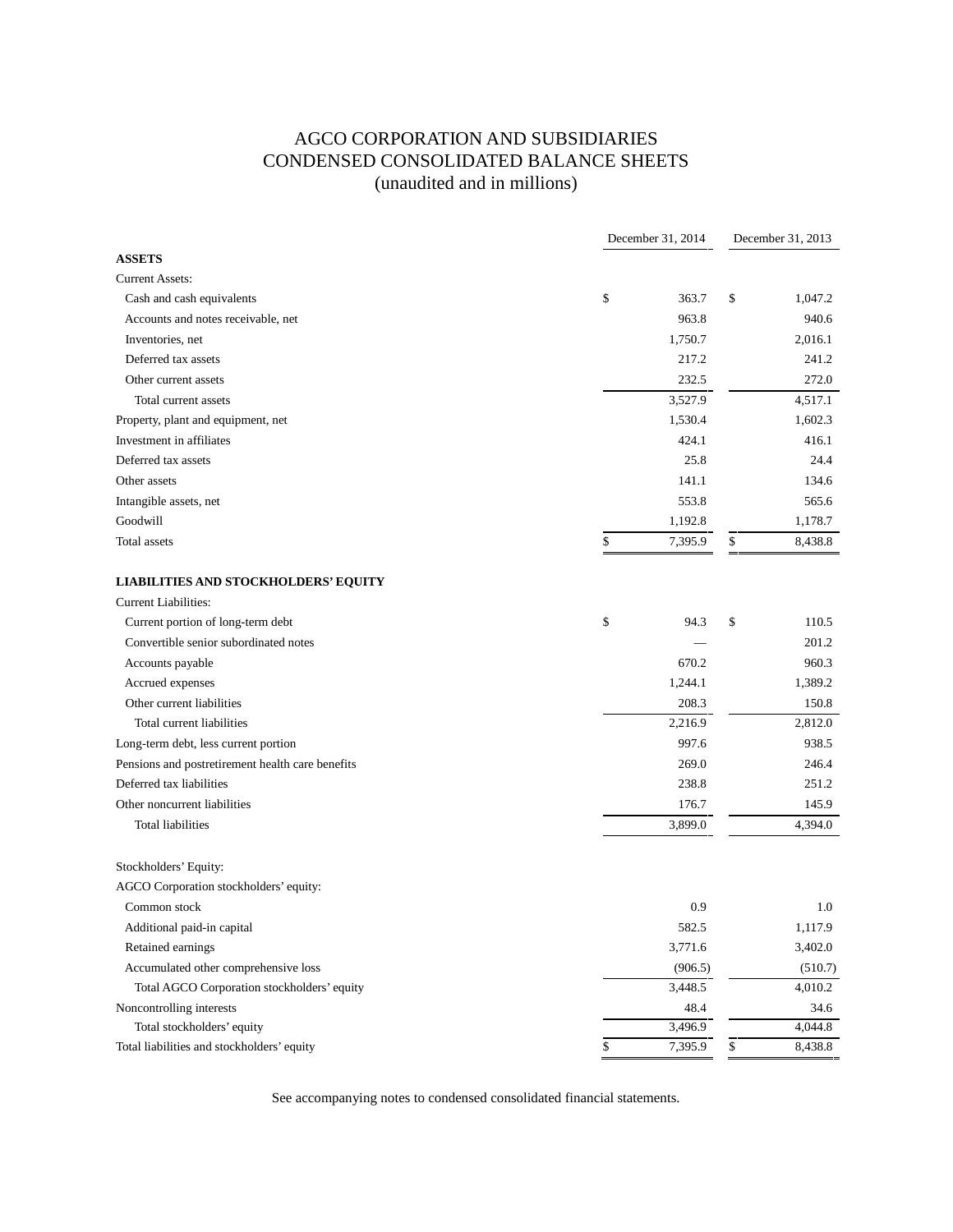# AGCO CORPORATION AND SUBSIDIARIES CONDENSED CONSOLIDATED STATEMENTS OF OPERATIONS (unaudited and in millions, except per share data)

|                                                                                |      |         | Three Months Ended December 31, |         |  |  |
|--------------------------------------------------------------------------------|------|---------|---------------------------------|---------|--|--|
|                                                                                | 2014 |         | 2013                            |         |  |  |
| Net sales                                                                      | \$   | 2,485.2 | \$                              | 2,859.7 |  |  |
| Cost of goods sold                                                             |      | 1,987.2 |                                 | 2,268.7 |  |  |
| Gross profit                                                                   |      | 498.0   |                                 | 591.0   |  |  |
| Selling, general and administrative expenses                                   |      | 244.4   |                                 | 295.2   |  |  |
| Engineering expenses                                                           |      | 84.1    |                                 | 86.7    |  |  |
| Restructuring and other infrequent expenses                                    |      | 43.5    |                                 |         |  |  |
| Amortization of intangibles                                                    |      | 10.6    |                                 | 11.9    |  |  |
| Income from operations                                                         |      | 115.4   |                                 | 197.2   |  |  |
| Interest expense, net                                                          |      | 14.9    |                                 | 17.8    |  |  |
| Other expense, net                                                             |      | 14.9    |                                 | 14.9    |  |  |
| Income before income taxes and equity in net earnings of affiliates            |      | 85.6    |                                 | 164.5   |  |  |
| Income tax provision                                                           |      | 23.9    |                                 | 38.7    |  |  |
| Income before equity in net earnings of affiliates                             |      | 61.7    |                                 | 125.8   |  |  |
| Equity in net earnings of affiliates                                           |      | 14.8    |                                 | 11.1    |  |  |
| Net income                                                                     |      | 76.5    |                                 | 136.9   |  |  |
| Net loss attributable to noncontrolling interests                              |      | 1.1     |                                 | 2.4     |  |  |
| Net income attributable to AGCO Corporation and subsidiaries                   | \$   | 77.6    | \$                              | 139.3   |  |  |
| Net income per common share attributable to AGCO Corporation and subsidiaries: |      |         |                                 |         |  |  |
| Basic                                                                          | \$   | 0.85    | \$                              | 1.43    |  |  |
| Diluted                                                                        | \$   | 0.85    | \$                              | 1.40    |  |  |
| Cash dividends declared and paid per common share                              | \$   | 0.11    | \$                              | 0.10    |  |  |
| Weighted average number of common and common equivalent shares outstanding:    |      |         |                                 |         |  |  |
| <b>Basic</b>                                                                   |      | 90.8    |                                 | 97.4    |  |  |
| Diluted                                                                        |      | 91.2    |                                 | 99.7    |  |  |
|                                                                                |      |         |                                 |         |  |  |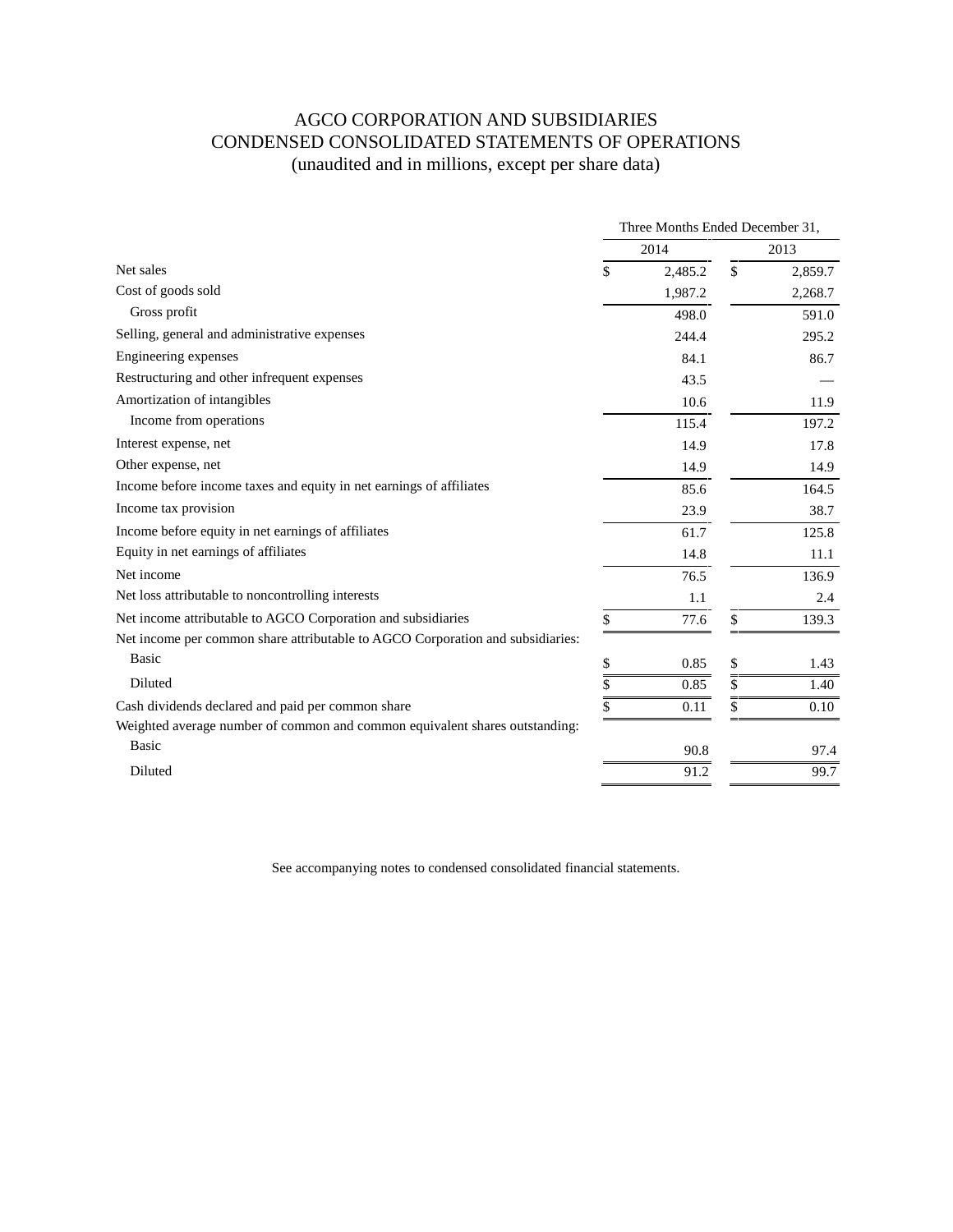# AGCO CORPORATION AND SUBSIDIARIES CONDENSED CONSOLIDATED STATEMENTS OF OPERATIONS (unaudited and in millions, except per share data)

|                                                                                | Years Ended December 31, |         |      |          |  |
|--------------------------------------------------------------------------------|--------------------------|---------|------|----------|--|
|                                                                                |                          | 2014    | 2013 |          |  |
| Net sales                                                                      | \$.                      | 9,723.7 | \$   | 10,786.9 |  |
| Cost of goods sold                                                             |                          | 7,657.4 |      | 8,396.3  |  |
| Gross profit                                                                   |                          | 2,066.3 |      | 2,390.6  |  |
| Selling, general and administrative expenses                                   |                          | 995.4   |      | 1,088.7  |  |
| Engineering expenses                                                           |                          | 337.0   |      | 353.4    |  |
| Restructuring and other infrequent expenses                                    |                          | 46.4    |      |          |  |
| Amortization of intangibles                                                    |                          | 41.0    |      | 47.8     |  |
| Income from operations                                                         |                          | 646.5   |      | 900.7    |  |
| Interest expense, net                                                          |                          | 58.4    |      | 58.0     |  |
| Other expense, net                                                             |                          | 49.1    |      | 40.1     |  |
| Income before income taxes and equity in net earnings of affiliates            |                          | 539.0   |      | 802.6    |  |
| Income tax provision                                                           |                          | 187.7   |      | 258.5    |  |
| Income before equity in net earnings of affiliates                             |                          | 351.3   |      | 544.1    |  |
| Equity in net earnings of affiliates                                           |                          | 52.9    |      | 48.2     |  |
| Net income                                                                     |                          | 404.2   |      | 592.3    |  |
| Net loss attributable to noncontrolling interests                              |                          | 6.2     |      | 4.9      |  |
| Net income attributable to AGCO Corporation and subsidiaries                   | \$                       | 410.4   | \$   | 597.2    |  |
| Net income per common share attributable to AGCO Corporation and subsidiaries: |                          |         |      |          |  |
| <b>Basic</b>                                                                   | \$                       | 4.39    | \$   | 6.14     |  |
| Diluted                                                                        | \$                       | 4.36    | \$   | 6.01     |  |
| Cash dividends declared and paid per common share                              | \$                       | 0.44    | \$   | 0.40     |  |
| Weighted average number of common and common equivalent shares outstanding:    |                          |         |      |          |  |
| Basic                                                                          |                          | 93.4    |      | 97.3     |  |
| Diluted                                                                        |                          | 94.2    |      | 99.4     |  |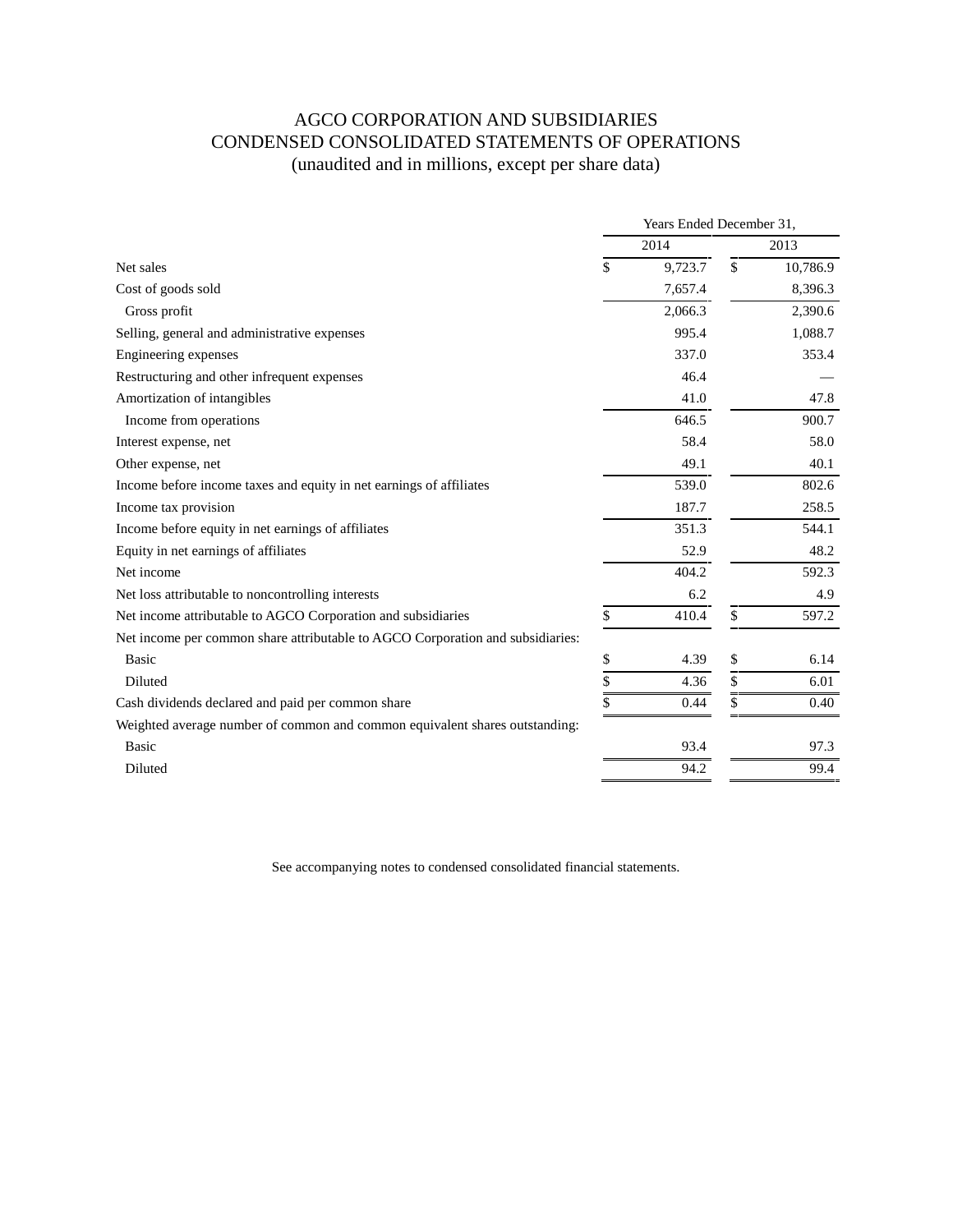# AGCO CORPORATION AND SUBSIDIARIES CONDENSED CONSOLIDATED STATEMENTS OF CASH FLOWS (unaudited and in millions)

|                                                                                             | Years Ended December 31, |         |      |         |  |  |
|---------------------------------------------------------------------------------------------|--------------------------|---------|------|---------|--|--|
|                                                                                             |                          | 2014    | 2013 |         |  |  |
| Cash flows from operating activities:                                                       |                          |         |      |         |  |  |
| Net income                                                                                  | \$                       | 404.2   | \$   | 592.3   |  |  |
| Adjustments to reconcile net income to net cash provided by operating<br>activities:        |                          |         |      |         |  |  |
| Depreciation                                                                                |                          | 239.4   |      | 211.6   |  |  |
| Deferred debt issuance cost amortization                                                    |                          | 2.7     |      | 3.5     |  |  |
| Amortization of intangibles                                                                 |                          | 41.0    |      | 47.8    |  |  |
| Amortization of debt discount                                                               |                          |         |      | 9.2     |  |  |
| Stock compensation (credit) expense                                                         |                          | (10.8)  |      | 34.6    |  |  |
| Equity in net earnings of affiliates, net of cash received                                  |                          | (25.4)  |      | (19.0)  |  |  |
| Deferred income tax provision                                                               |                          | 3.6     |      | 21.7    |  |  |
| Other                                                                                       |                          | 2.5     |      | 0.3     |  |  |
| Changes in operating assets and liabilities, net of effects from purchase of<br>businesses: |                          |         |      |         |  |  |
| Accounts and notes receivable, net                                                          |                          | (103.9) |      | (36.2)  |  |  |
| Inventories, net                                                                            |                          | 111.4   |      | (356.9) |  |  |
| Other current and noncurrent assets                                                         |                          | 29.1    |      | 7.0     |  |  |
| Accounts payable                                                                            |                          | (219.4) |      | 54.7    |  |  |
| Accrued expenses                                                                            |                          | (71.2)  |      | 123.4   |  |  |
| Other current and noncurrent liabilities                                                    |                          | 35.2    |      | 103.0   |  |  |
| Total adjustments                                                                           |                          | 34.2    |      | 204.7   |  |  |
| Net cash provided by operating activities                                                   |                          | 438.4   |      | 797.0   |  |  |
| Cash flows from investing activities:                                                       |                          |         |      |         |  |  |
| Purchases of property, plant and equipment                                                  |                          | (301.5) |      | (391.8) |  |  |
| Proceeds from sale of property, plant and equipment                                         |                          | 2.8     |      | 2.6     |  |  |
| Purchase of businesses, net of cash acquired                                                |                          | (130.3) |      | (9.5)   |  |  |
| Investment in unconsolidated affiliates                                                     |                          | (3.9)   |      | (10.0)  |  |  |
| Net cash used in investing activities                                                       |                          | (432.9) |      | (408.7) |  |  |
| Cash flows from financing activities:<br>Purchases and retirement of common stock           |                          | (499.7) |      | (1.0)   |  |  |
| Repurchase or conversion of convertible senior subordinated notes                           |                          | (201.2) |      |         |  |  |
| Proceeds from (repayment of) debt obligations, net                                          |                          | 100.6   |      | (58.1)  |  |  |
| Payment of dividends to stockholders                                                        |                          | (40.8)  |      | (38.9)  |  |  |
| Payment of minimum tax withholdings on stock compensation                                   |                          | (13.2)  |      | (17.0)  |  |  |
| Excess tax benefit related to stock compensation                                            |                          | (0.2)   |      | 11.4    |  |  |
| Purchase of or distribution to noncontrolling interests                                     |                          | (6.1)   |      | (3.1)   |  |  |
| Payment of debt issuance costs                                                              |                          | (1.4)   |      | (0.1)   |  |  |
| Net cash used in financing activities                                                       |                          | (662.0) |      | (106.8) |  |  |
| Effects of exchange rate changes on cash and cash equivalents                               |                          | (27.0)  |      | (15.6)  |  |  |
| (Decrease) increase in cash and cash equivalents                                            |                          | (683.5) |      | 265.9   |  |  |
| Cash and cash equivalents, beginning of year                                                |                          | 1,047.2 |      | 781.3   |  |  |
| Cash and cash equivalents, end of year                                                      | \$                       | 363.7   | \$   | 1,047.2 |  |  |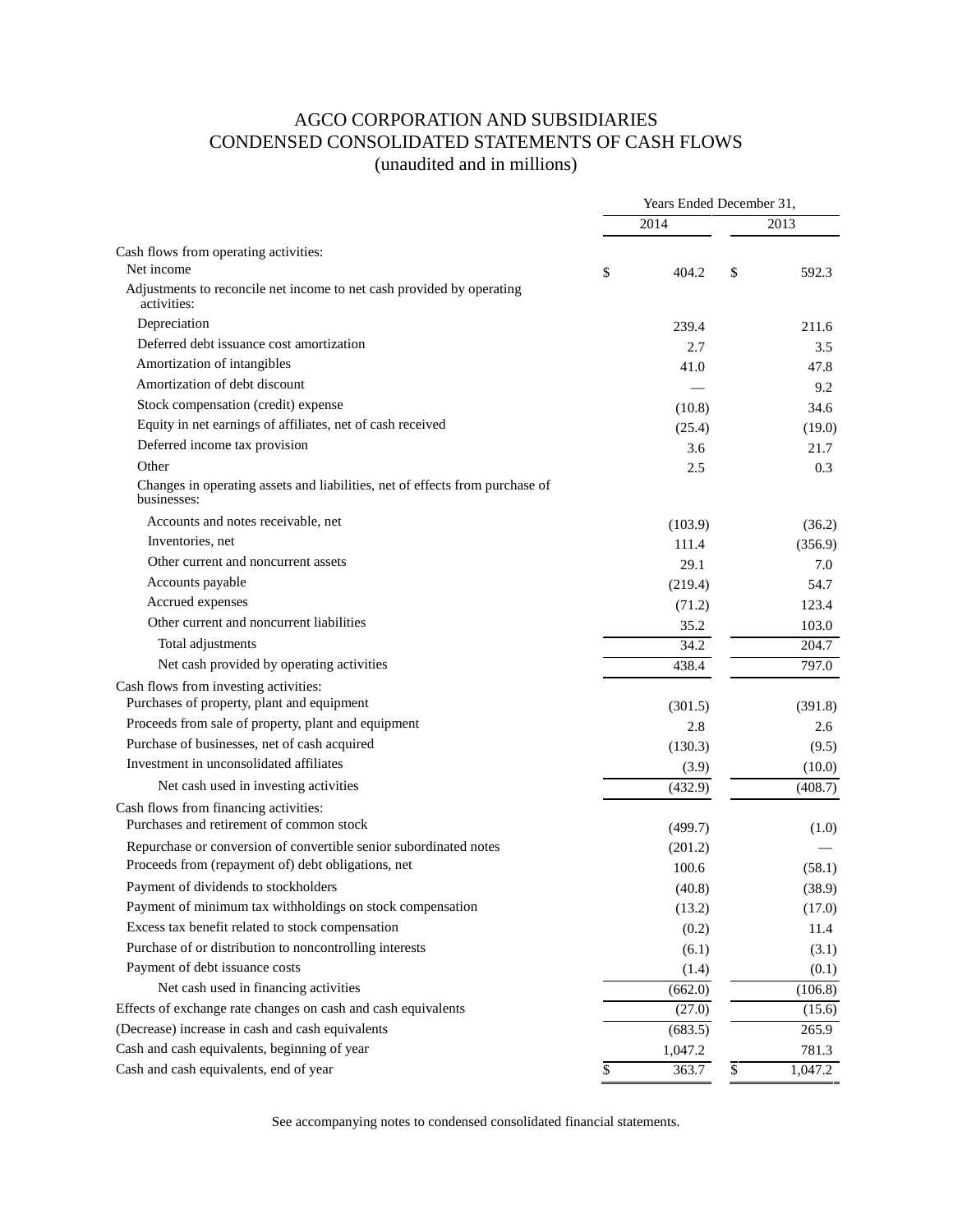# AGCO CORPORATION AND SUBSIDIARIES NOTES TO CONDENSED CONSOLIDATED FINANCIAL STATEMENTS (unaudited, in millions, except share amounts and per share data)

## **1. STOCK COMPENSATION EXPENSE (CREDIT)**

The Company recorded stock compensation expense (credit) as follows:

|                                              | Three Months Ended<br>December 31, |        |      |                 |      | Years Ended December 31, |      |      |  |  |
|----------------------------------------------|------------------------------------|--------|------|-----------------|------|--------------------------|------|------|--|--|
|                                              | 2014                               |        | 2013 |                 | 2014 |                          | 2013 |      |  |  |
| Cost of goods sold                           |                                    | 0.1    |      | $\qquad \qquad$ |      | (0.9)                    |      | 2.3  |  |  |
| Selling, general and administrative expenses |                                    | (0, 1) |      | 0.7             |      | (9.7)                    |      | 32.6 |  |  |
| Total stock compensation expense (credit)    |                                    |        |      | 0.7             |      | (10.6)                   |      | 34.9 |  |  |

During the year ended December 31, 2014, the Company recorded a credit of approximately \$25.2 million for the reversal of previously recorded long-term stock compensation expense.

#### **2. RESTRUCTURING AND OTHER INFREQUENT EXPENSES**

During the second half of 2014, the Company announced and initiated several actions to rationalize employee headcount at various manufacturing facilities located in Germany, France, Finland, Italy, China, Brazil, Argentina and the United States, as well as various administrative offices located in Europe, Brazil, China and the United States. The headcount reduction of over 1,500 employees was initiated in order to reduce costs in response to softening global market demand and reduced production volumes. The Company recorded restructuring and other infrequent expenses of approximately \$46.4 million during 2014 associated with these rationalizations, primarily related to severance and other related costs. Approximately \$19.0 million of severance and other related costs were paid during 2014. A majority of the remaining severance and other related costs accrued as of December 31, 2014 is expected to be paid in 2015.

#### **3. INDEBTEDNESS**

Indebtedness at December 31, 2014 and 2013 consisted of the following:

|                                                    |   | December 31, 2014 | December 31, 2013 |         |  |
|----------------------------------------------------|---|-------------------|-------------------|---------|--|
| $4\frac{1}{2}\%$ Senior term loan due 2016         | S | 242.0             | <sup>\$</sup>     | 275.0   |  |
| Credit facility expires 2019                       |   | 380.0             |                   | 360.0   |  |
| 5 % Senior notes due 2021                          |   | 300.0             |                   | 300.0   |  |
| Other long-term debt                               |   | 169.9             |                   | 114.0   |  |
| 1¼% Convertible senior subordinated notes due 2036 |   |                   |                   | 201.2   |  |
|                                                    |   | 1,091.9           |                   | 1,250.2 |  |
| Less: Current portion of long-term debt            |   | (94.3)            |                   | (110.5) |  |
| 1¼% Convertible senior subordinated notes due 2036 |   |                   |                   | (201.2) |  |
| Total indebtedness, less current portion           | J | 997.6             | \$                | 938.5   |  |

Holders of the Company's former 1¼% convertible senior subordinated notes had the ability to convert the notes if, during any fiscal quarter, the closing sales price of the Company's common stock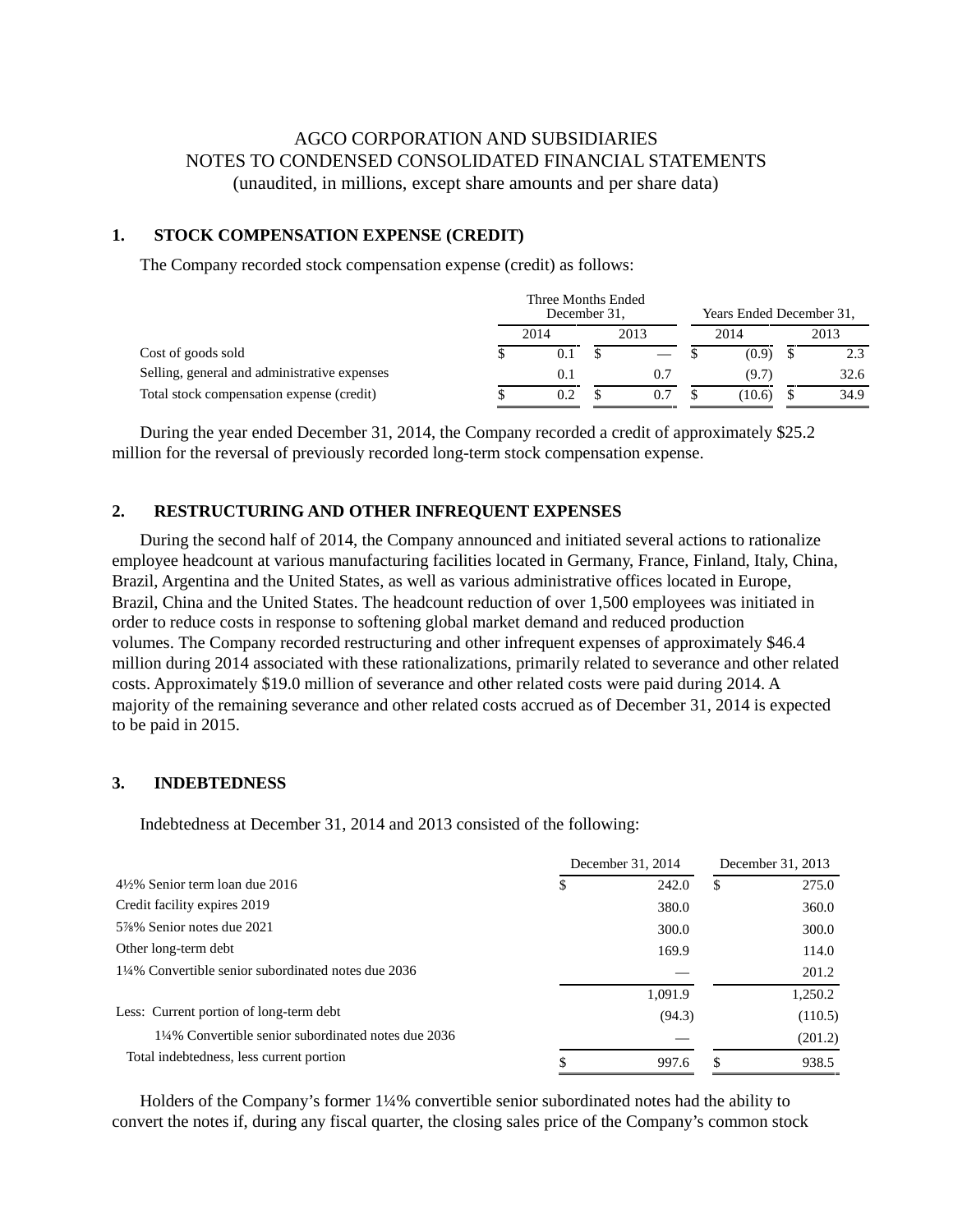exceeded 120% of the conversion price per share for at least 20 trading days in the 30 consecutive trading days ending on the last trading day of the preceding fiscal quarter. In May 2014, the Company announced its election to redeem all of its outstanding 1¼% convertible senior subordinated notes with an effective date of June 20, 2014. Substantially all of the holders of the notes converted their notes with settlement dates during July 2014, and the Company repurchased the remaining notes not converted. Due to the ability of the holders of the notes to convert the notes during the three months ending March 31, 2014, the Company classified the notes as a current liability as of December 31, 2013.

#### **4. INVENTORIES**

Inventories at December 31, 2014 and 2013 were as follows:

|                              | December 31, 2014 |  |         |
|------------------------------|-------------------|--|---------|
| Finished goods               | \$<br>616.6       |  | 775.7   |
| Repair and replacement parts | 536.4             |  | 550.2   |
| Work in process              | 130.5             |  | 109.0   |
| Raw materials                | 467.2             |  | 581.2   |
| Inventories, net             | \$<br>1.750.7     |  | 2,016.1 |

## **5. ACCOUNTS RECEIVABLE SALES AGREEMENTS**

At December 31, 2014 and 2013, the Company had accounts receivable sales agreements that permit the sale, on an ongoing basis, of a majority of its wholesale receivables in North America and Europe to its 49% owned U.S., Canadian and European retail finance joint ventures. As of December 31, 2014 and 2013, the cash received from receivables sold under the U.S., Canadian and European accounts receivable sales agreements was approximately \$1.2 billion and \$1.3 billion, respectively.

Losses on sales of receivables associated with the accounts receivable financing facilities discussed above, reflected within "Other expense, net" in the Company's Condensed Consolidated Statements of Operations, were approximately \$5.8 million and \$24.8 million during the three months and year ended December 31, 2014, respectively. Losses on sales of receivables associated with the accounts receivable financing facilities discussed above, reflected within "Other expense, net" in the Company's Condensed Consolidated Statements of Operations, were approximately \$6.8 million and \$25.6 million during the three months and year ended December 31, 2013, respectively.

The Company's retail finance joint ventures in Brazil and Australia also provide wholesale financing to the Company's dealers. As of December 31, 2014 and 2013, these retail finance joint ventures had approximately \$43.3 million and \$68.2 million, respectively, of outstanding accounts receivable associated with these arrangements. In addition, the Company sells certain trade receivables under factoring arrangements to other financial institutions around the world.

#### **6. NET INCOME PER SHARE**

The Company's former 1¼% convertible senior subordinated notes provided for the settlement upon conversion in cash up to the principal amount of the converted notes with any excess conversion value settled in shares of the Company's common stock. Dilution of weighted shares outstanding was dependent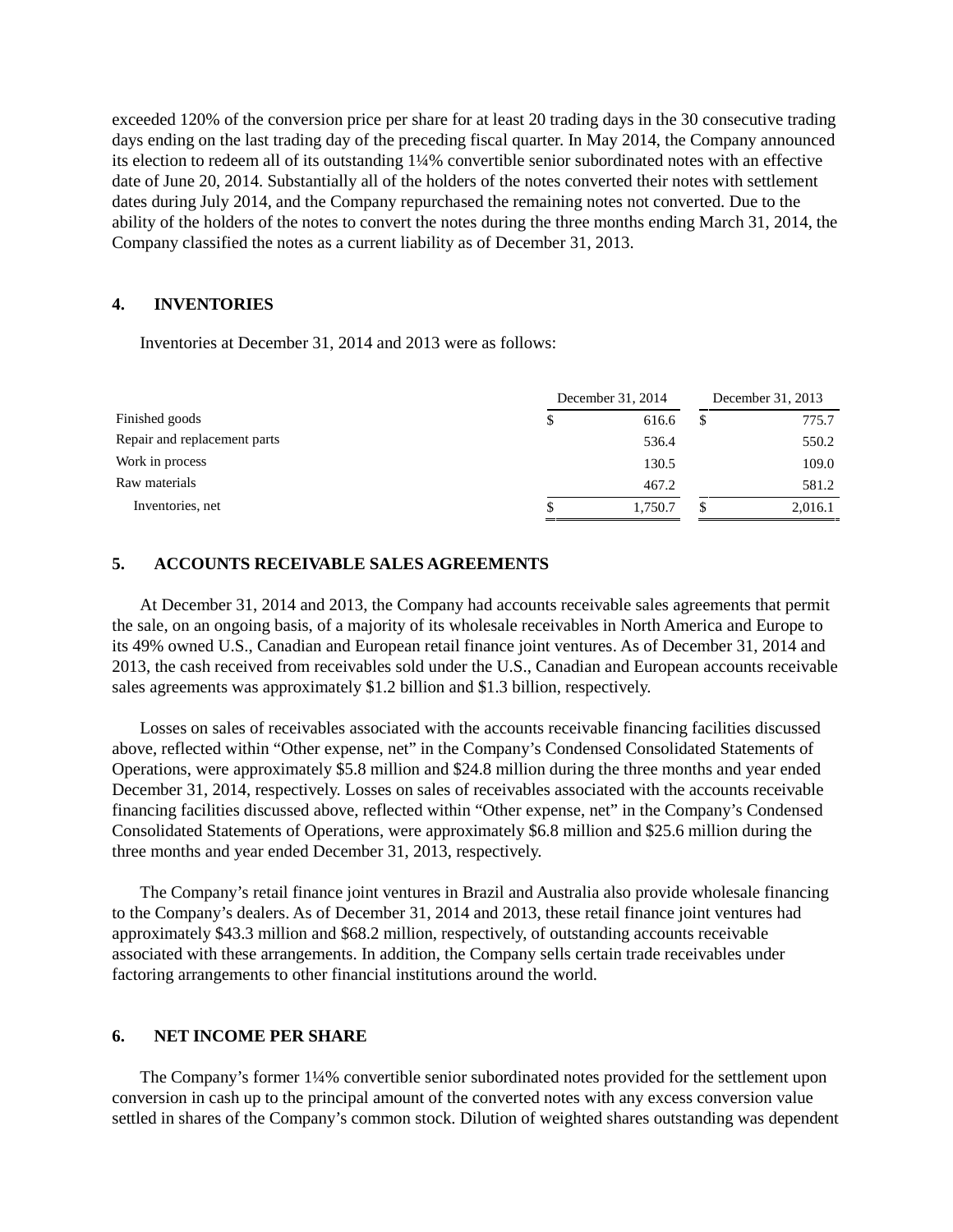on the Company's stock price for the excess conversion value using the treasury stock method. A reconciliation of net income attributable to AGCO Corporation and subsidiaries and weighted average common shares outstanding for purposes of calculating basic and diluted net income per share for the three months and years ended December 31, 2014 and 2013 is as follows:

|                                                                                                                                                |    | Three Months Ended<br>December 31. |     |       |     | <b>Years Ended December</b><br>31, |     |       |  |
|------------------------------------------------------------------------------------------------------------------------------------------------|----|------------------------------------|-----|-------|-----|------------------------------------|-----|-------|--|
|                                                                                                                                                |    | 2014                               |     | 2013  |     | 2014                               |     | 2013  |  |
| Basic net income per share:                                                                                                                    |    |                                    |     |       |     |                                    |     |       |  |
| Net income attributable to AGCO Corporation and subsidiaries                                                                                   |    | 77.6                               | \$  | 139.3 | \$  | 410.4                              |     | 597.2 |  |
| Weighted average number of common shares outstanding                                                                                           |    | 90.8                               |     | 97.4  |     | 93.4                               |     | 97.3  |  |
| Basic net income per share attributable to AGCO Corporation and<br>subsidiaries                                                                |    | 0.85                               | \$. | 1.43  |     | 4.39                               |     | 6.14  |  |
| Diluted net income per share:                                                                                                                  |    |                                    |     |       |     |                                    |     |       |  |
| Net income attributable to AGCO Corporation and subsidiaries                                                                                   |    | 77.6                               | \$. | 139.3 | \$. | 410.4                              | \$. | 597.2 |  |
| Weighted average number of common shares outstanding                                                                                           |    | 90.8                               |     | 97.4  |     | 93.4                               |     | 97.3  |  |
| Dilutive stock-settled appreciation rights and performance share awards                                                                        |    | 0.4                                |     | 0.7   |     | 0.3                                |     | 0.8   |  |
| Weighted average assumed conversion of contingently convertible senior<br>subordinated notes                                                   |    |                                    |     | 1.6   |     | 0.5                                |     | 1.3   |  |
| Weighted average number of common shares and common share<br>equivalents outstanding for purposes of computing diluted net income<br>per share |    | 91.2                               |     | 99.7  |     | 94.2                               |     | 99.4  |  |
| Diluted net income per share attributable to AGCO Corporation and<br>subsidiaries                                                              | \$ | 0.85                               | \$  | 1.40  |     | 4.36                               |     | 6.01  |  |

#### *Share Repurchase Program*

In July 2012, the Company's Board of Directors approved a share repurchase program under which the Company can repurchase up to \$50.0 million of its common stock. This share repurchase program does not have an expiration date. In December 2013, the Company's Board of Directors approved an additional share repurchase program under which the Company can repurchase up to \$500.0 million of its common stock through an expiration date of June 2015. In December 2014, the Board of Directors approved a third share repurchase program under which the Company can repurchase up to \$500.0 million of shares of its common stock through December 2016.

During the year ended December 31, 2014, the Company entered into accelerated repurchase agreements ("ASRs") with a financial institution as well as repurchased, through open market transactions, an aggregate of \$499.7 million of shares of the Company's common stock. The Company received approximately 10,066,322 shares during the year ended December 31, 2014 related to these ASRs or open market transactions. All shares received under the ASRs or through open market repurchases were retired upon receipt, and the excess of the purchase price over par value per share was recorded to "Additional paid-in capital" within the Company's Condensed Consolidated Balance Sheets.

Of the \$1,050.0 million in approved share repurchase programs, the remaining amount authorized to be repurchased is approximately \$531.7 million.

#### **7. SEGMENT REPORTING**

The Company's four reportable segments distribute a full range of agricultural equipment and related replacement parts. The Company evaluates segment performance primarily based on income from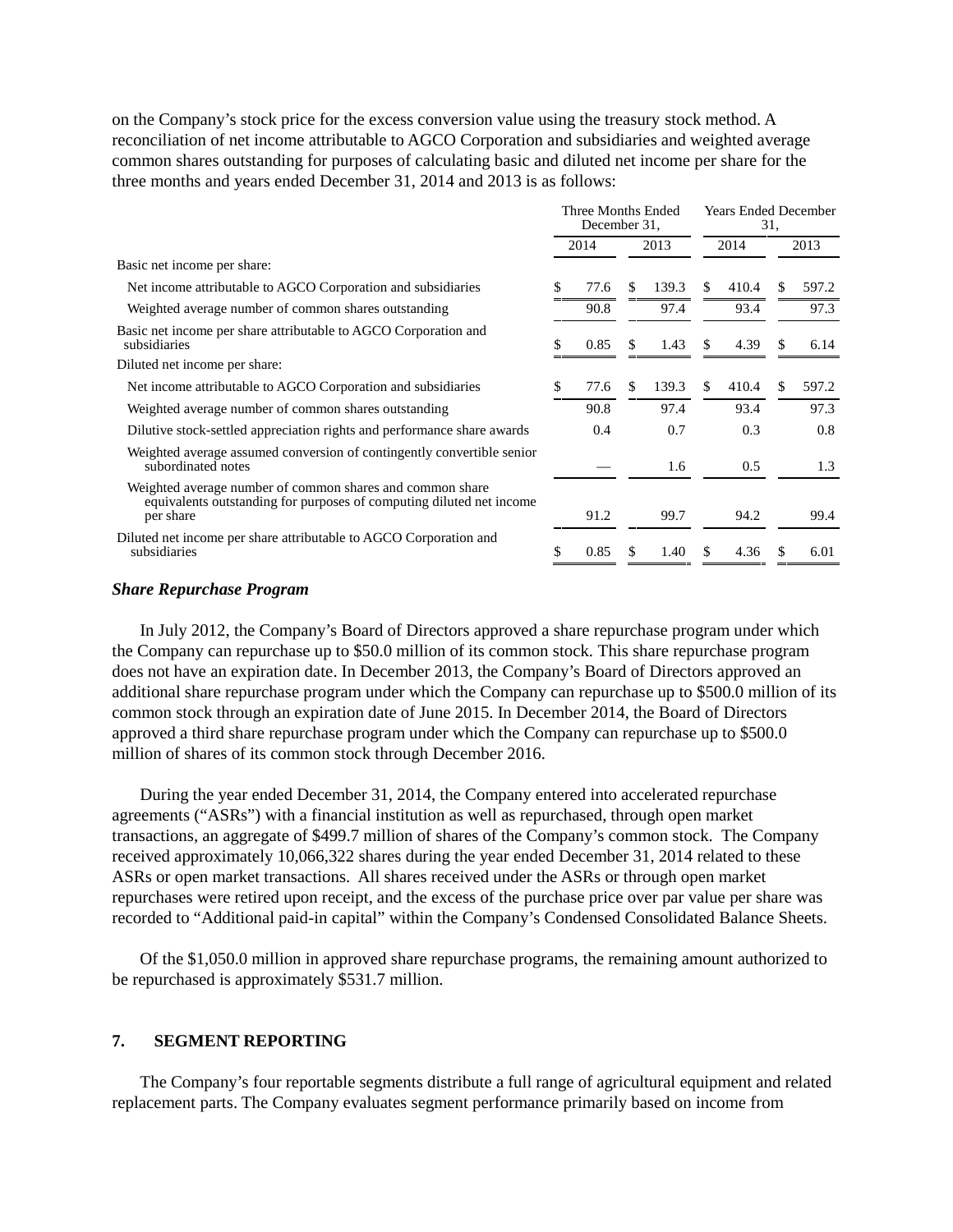operations. Sales for each segment are based on the location of the third-party customer. The Company's selling, general and administrative expenses and engineering expenses are charged to each segment based on the region and division where the expenses are incurred. As a result, the components of income from operations for one segment may not be comparable to another segment. Segment results for the three months and years ended December 31, 2014 and 2013 are as follows:

| Three Months Ended<br>December 31, | North<br>America |                  | South<br>America |                               | Middle East |                  | Europe/Africa/ |    | Asia/<br>Pacific |  | Consolidated |
|------------------------------------|------------------|------------------|------------------|-------------------------------|-------------|------------------|----------------|----|------------------|--|--------------|
| 2014                               |                  |                  |                  |                               |             |                  |                |    |                  |  |              |
| Net sales                          | \$<br>549.2      | \$               | 414.6            | $\mathbb{S}$                  | 1,374.7     | \$               | 146.7          | \$ | 2,485.2          |  |              |
| Income (loss) from operations      | 30.9             |                  | 39.8             |                               | 134.2       |                  | (5.9)          |    | 199.0            |  |              |
| 2013                               |                  |                  |                  |                               |             |                  |                |    |                  |  |              |
| Net sales                          | \$<br>658.1      | \$               | 461.7            | \$                            | 1,602.9     | \$               | 137.0          | \$ | 2,859.7          |  |              |
| Income (loss) from operations      | 54.1             |                  | 32.8             |                               | 155.2       |                  | (1.6)          |    | 240.5            |  |              |
| Years Ended December 31,           | North<br>America | South<br>America |                  | Europe/Africa/<br>Middle East |             | Asia/<br>Pacific |                |    | Consolidated     |  |              |
| 2014                               |                  |                  |                  |                               |             |                  |                |    |                  |  |              |
| Net sales                          | \$<br>2,414.2    | \$.              | 1,663.4          | \$                            | 5,158.5     | \$               | 487.6          | \$ | 9,723.7          |  |              |
| Income (loss) from operations      | 219.2            |                  | 134.0            |                               | 500.2       |                  | (11.5)         |    | 841.9            |  |              |
| 2013                               |                  |                  |                  |                               |             |                  |                |    |                  |  |              |
| Net sales                          | \$<br>2,757.8    | \$               | 2,039.7          | \$                            | 5,481.5     | \$               | 507.9          | \$ | 10,786.9         |  |              |

A reconciliation from the segment information to the consolidated balances for income from operations is set forth below:

|                                             |        |   | Three Months Ended December 31, | Years Ended December 31, |         |      |         |  |  |  |
|---------------------------------------------|--------|---|---------------------------------|--------------------------|---------|------|---------|--|--|--|
|                                             | 2014   |   | 2013                            |                          | 2014    | 2013 |         |  |  |  |
| Segment income from operations              | 199.0  | S | 240.5                           | S                        | 841.9   |      | 1.097.3 |  |  |  |
| Corporate expenses                          | (29.4) |   | (30.7)                          |                          | (117.7) |      | (116.2) |  |  |  |
| Stock compensation (expense) credit         | (0.1)  |   | (0.7)                           |                          | 9.7     |      | (32.6)  |  |  |  |
| Restructuring and other infrequent expenses | (43.5) |   |                                 |                          | (46.4)  |      |         |  |  |  |
| Amortization of intangibles                 | (10.6) |   | (11.9)                          |                          | (41.0)  |      | (47.8)  |  |  |  |
| Consolidated income from operations         | 115.4  |   | 197.2                           |                          | 646.5   |      | 900.7   |  |  |  |
|                                             |        |   |                                 |                          |         |      |         |  |  |  |

Income from operations 325.9 212.7 558.2 0.5 1,097.3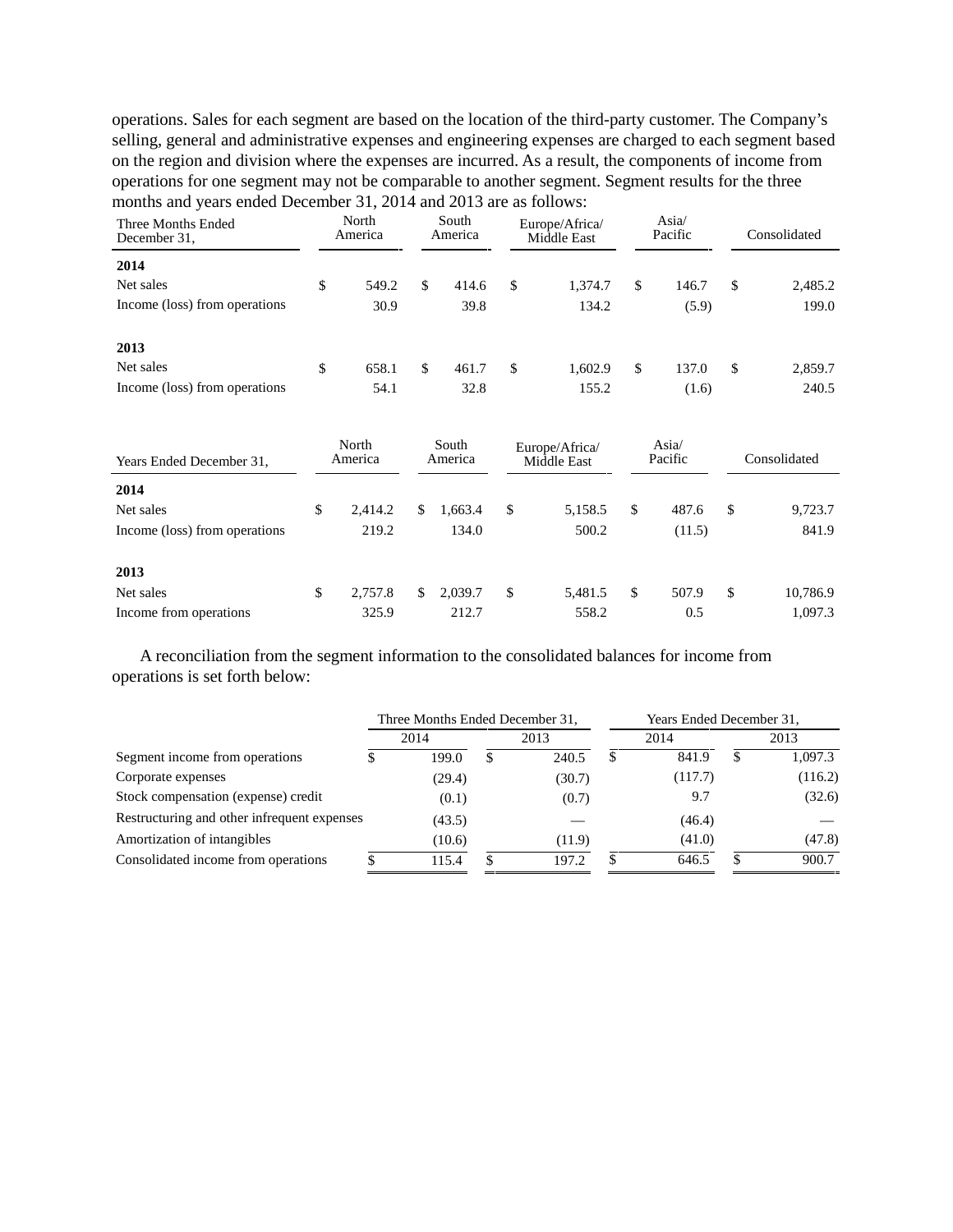#### **RECONCILIATION OF NON-GAAP MEASURES**

This earnings release discloses adjusted income from operations, net income and earnings per share, all of which exclude amounts that differ from the most directly comparable measure calculated in accordance with U.S. generally accepted account principles ("GAAP"). A reconciliation of each of those measures to the most directly comparable GAAP measure is included below.

The following is a reconciliation of adjusted income from operations, net income and earnings per share to reported income from operations, net income and earnings per share for the three months ended December 31, 2014 and 2013 (in millions, except per share data):

|                                                      |                                  |       |                   |       |                             | Three months ended December 31, |                                  |       |                   |       |                             |      |  |  |  |
|------------------------------------------------------|----------------------------------|-------|-------------------|-------|-----------------------------|---------------------------------|----------------------------------|-------|-------------------|-------|-----------------------------|------|--|--|--|
|                                                      |                                  |       |                   | 2014  |                             |                                 |                                  | 2013  |                   |       |                             |      |  |  |  |
|                                                      | Income From<br><b>Operations</b> |       | Net Income<br>(1) |       | Earnings Per<br>Share $(1)$ |                                 | Income From<br><b>Operations</b> |       | Net Income<br>(1) |       | Earnings Per<br>Share $(1)$ |      |  |  |  |
| As adjusted                                          | S                                | 158.9 | \$                | 107.9 | S                           | 1.18                            | \$                               | 197.2 | \$.               | 139.3 |                             | 1.40 |  |  |  |
| Restructuring and other<br>infrequent expenses $(2)$ |                                  | 43.5  |                   | 30.3  |                             | 0.33                            |                                  |       |                   |       |                             |      |  |  |  |
| As reported                                          |                                  | 115.4 |                   | 77.6  |                             | 0.85                            |                                  | 197.2 | S.                | 139.3 |                             | 1.40 |  |  |  |

(1) Net income and earnings per share amounts are after tax.<br>(2) The restructuring and other infrequent expenses recorded during the three months ended December 31, 2014 relate primarily to severance costs associated with the Company's rationalization of its operations in the United States, Brazil, Argentina, Europe and China.

The following is a reconciliation of adjusted income from operations, net income and earnings per share to reported income from operations, net income and earnings per share for the years ended December 31, 2014 and 2013 (in millions, except per share data):

|                                                      |                                  |       |                   |       |                             | Years ended December 31, |                                  |       |                   |       |                             |      |  |  |
|------------------------------------------------------|----------------------------------|-------|-------------------|-------|-----------------------------|--------------------------|----------------------------------|-------|-------------------|-------|-----------------------------|------|--|--|
|                                                      |                                  |       |                   | 2014  |                             |                          | 2013                             |       |                   |       |                             |      |  |  |
|                                                      | Income From<br><b>Operations</b> |       | Net Income<br>(1) |       | Earnings Per<br>Share $(1)$ |                          | Income From<br><b>Operations</b> |       | Net Income<br>(1) |       | Earnings Per<br>Share $(1)$ |      |  |  |
| As adjusted                                          | \$                               | 692.9 | S                 | 442.6 |                             | 4.70                     | \$                               | 900.7 | S                 | 597.2 | -S                          | 6.01 |  |  |
| Restructuring and other<br>infrequent expenses $(2)$ |                                  | 46.4  |                   | 32.2  |                             | 0.34                     |                                  |       |                   |       |                             |      |  |  |
| As reported                                          |                                  | 646.5 |                   | 410.4 |                             | 4.36                     | \$                               | 900.7 |                   | 597.2 |                             | 6.01 |  |  |

(1) Net income and earnings per share amounts are after tax.<br>(2) The restructuring and other infrequent expenses recorded during the year ended December 31, 2014 relate primarily to severance costs associated with the Company's rationalization of its operations in the United States, Brazil, Argentina, Europe and China.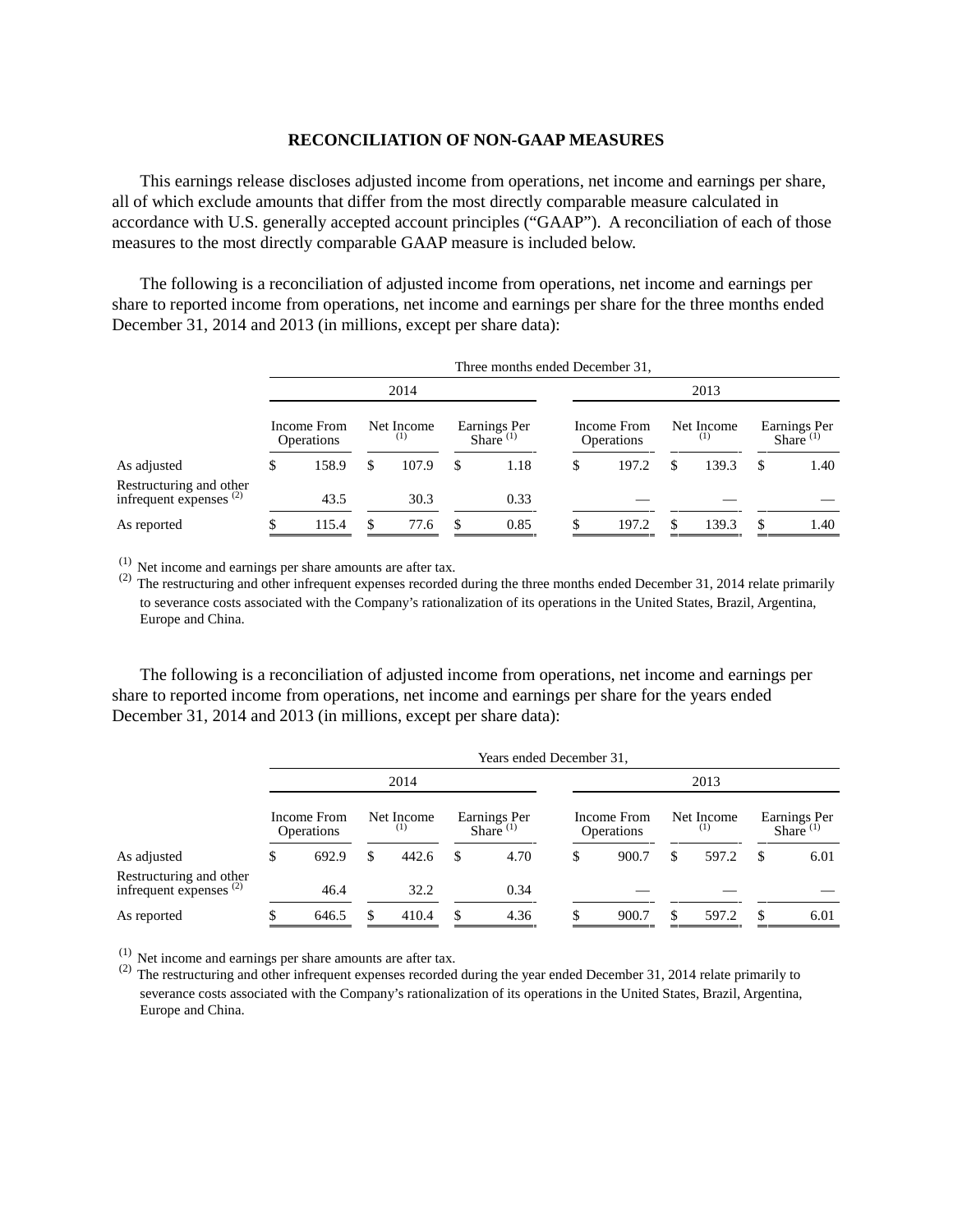The following is a reconciliation of adjusted earnings per share to targeted earnings per share for the year ended December 31, 2015:

|                                             | Earnings Per Share <sup>(1)</sup> |
|---------------------------------------------|-----------------------------------|
| As adjusted                                 | 3.00                              |
| Restructuring and other infrequent expenses | 0.11                              |
| As targeted                                 | 2.89                              |

 $(1)$  Earnings per share amount is after tax.

This earnings release discloses the percentage change in regional net sales due to the impact of currency translation. The following table sets forth, for the three months and year ended December 31, 2014, the impact to net sales of currency translation by geographical segment (in millions, except percentages):

|                           | Three Months Ended December | 31, |         |                         | Change due to currency<br>translation |         |            |  |  |
|---------------------------|-----------------------------|-----|---------|-------------------------|---------------------------------------|---------|------------|--|--|
|                           | 2014                        |     | 2013    | % change<br>from $2013$ |                                       | \$      | %          |  |  |
| North America             | 549.2                       | S   | 658.1   | $(16.5)\%$              | S                                     | (6.5)   | $(1.0)\%$  |  |  |
| South America             | 414.6                       |     | 461.7   | (10.2)%                 |                                       | (57.3)  | $(12.4)\%$ |  |  |
| Europe/Africa/Middle East | 1.374.7                     |     | 1,602.9 | $(14.2)\%$              |                                       | (129.9) | $(8.1)\%$  |  |  |
| Asia/Pacific              | 146.7                       |     | 137.0   | 7.1 %                   |                                       | (7.7)   | $(5.6)$ %  |  |  |
|                           | 2.485.2                     |     | 2.859.7 | $(13.1)\%$              |                                       | (201.4) | (7.0)%     |  |  |

|                           |      | Years Ended December 31. |      |          |                         |    | Change due to currency<br>translation |           |
|---------------------------|------|--------------------------|------|----------|-------------------------|----|---------------------------------------|-----------|
|                           | 2014 |                          | 2013 |          | % change<br>from $2013$ | \$ |                                       | %         |
| North America             |      | 2.414.2                  |      | 2,757.8  | $(12.5)\%$              |    | (25.3)                                | $(0.9)$ % |
| South America             |      | 1,663.4                  |      | 2,039.7  | $(18.4)\%$              |    | (180.1)                               | $(8.8)$ % |
| Europe/Africa/Middle East |      | 5,158.5                  |      | 5,481.5  | (5.9)%                  |    | (40.0)                                | $(0.7)$ % |
| Asia/Pacific              |      | 487.6                    |      | 507.9    | $(4.0)\%$               |    | (13.3)                                | $(2.6)$ % |
|                           |      | 9.723.7                  |      | 10.786.9 | (9.9)%                  |    | (258.7)                               | (2.4)%    |

This earnings release discloses the reduction in inventory on a constant currency basis, excluding the impact of currency translation, between the year ended December 31, 2014 and December 31, 2013. The following is a reconciliation of the impact of currency translation on the change in inventory balances (in millions):

|                  | December 31,<br>2014 | December 31,<br>2013 | Change from<br>2013 | Change due to<br>currency<br>translation | Change<br>excluding<br>currency<br>translation |
|------------------|----------------------|----------------------|---------------------|------------------------------------------|------------------------------------------------|
| Inventories, net | 1.750.7              | 2.016.1              | (265.4)             | (182.0)                                  | (83.4)                                         |